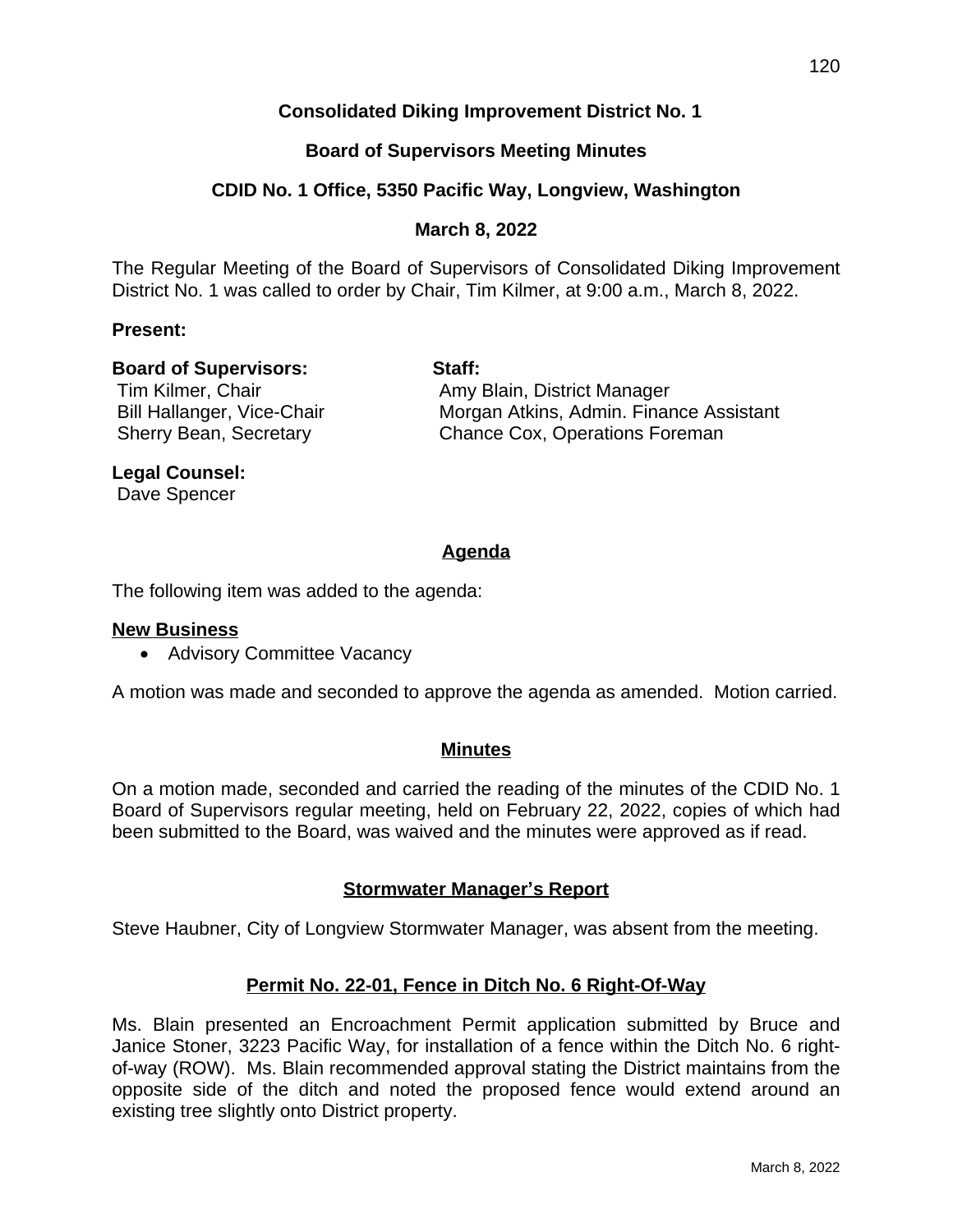# **Permit No. 22-02, Fence in Drain No. 17 Easement**

Ms. Blain presented an Encroachment Permit Application submitted by Tarrell Cline, 4400 Ohio Street, for a fence in the Drain No. 17 easement. Ms. Blain recommended approval explaining the proposed fence encroaches approximately 10 feet in the easement and the area is maintained from the opposite side of the drain and is inaccessible for District equipment.

A motion was made and seconded, to approve Permit No. 22-02, Fence in Drain No. 17 Easement, as submitted. Motion carried.

# **Permit No. 22-03, Fence on Ditch No. 2 Easement**

Ms. Blain presented an Encroachment Permit Application submitted by Gage Brown, 3215 William Avenue, for a fence along the District's Ditch No. 2 easement. Ms. Blain explained the District has 50 feet of easement from center of the ditch on both sides, recommending the fence be allowed under the condition 22 feet remains clear between the top of ditch bank and the proposed fence for access. Ms. Blain reported Mr. Brown preemptively placed fence posts 6-7 feet from the top of ditch bank and has been contacted for removal/relocation.

Following discussion, a motion was made and seconded, to approve Permit No. 22-03, Fence on Ditch No. 2 Easement, as submitted subject to 22 feet of clearance from top of ditch bank. Motion carried.

# **Engineer's Report**

Project No. 22-11, Coal Creek Paving: Amy Blain, District Manager, reported Carney Construction is removing additional layers of asphalt located under the layer removed by Cowlitz County Public Works. Ms. Blain reported Carney Construction placed fabric on the subgrade and compacted rock overtop to prep for paving. Ms. Blain noted a few sink holes were discovered near the adjacent concrete bridge from deteriorating piling that will be excavated, filled and compacted with rock prior to paving.

# **Operations Foreman Report**

Chance Cox, Operations Foreman, reported on the following maintenance activities:

- Stop logs at the 48<sup>th</sup> Avenue Pump Station debris boom came loose from the anchor. Mr. Cox stated water levels allowed the District crew to repair.
- Cleaning material from the Ditch No. 6 trailhead. District staff traced the culvert and found where material is presumed to be coming from areas above Glenwood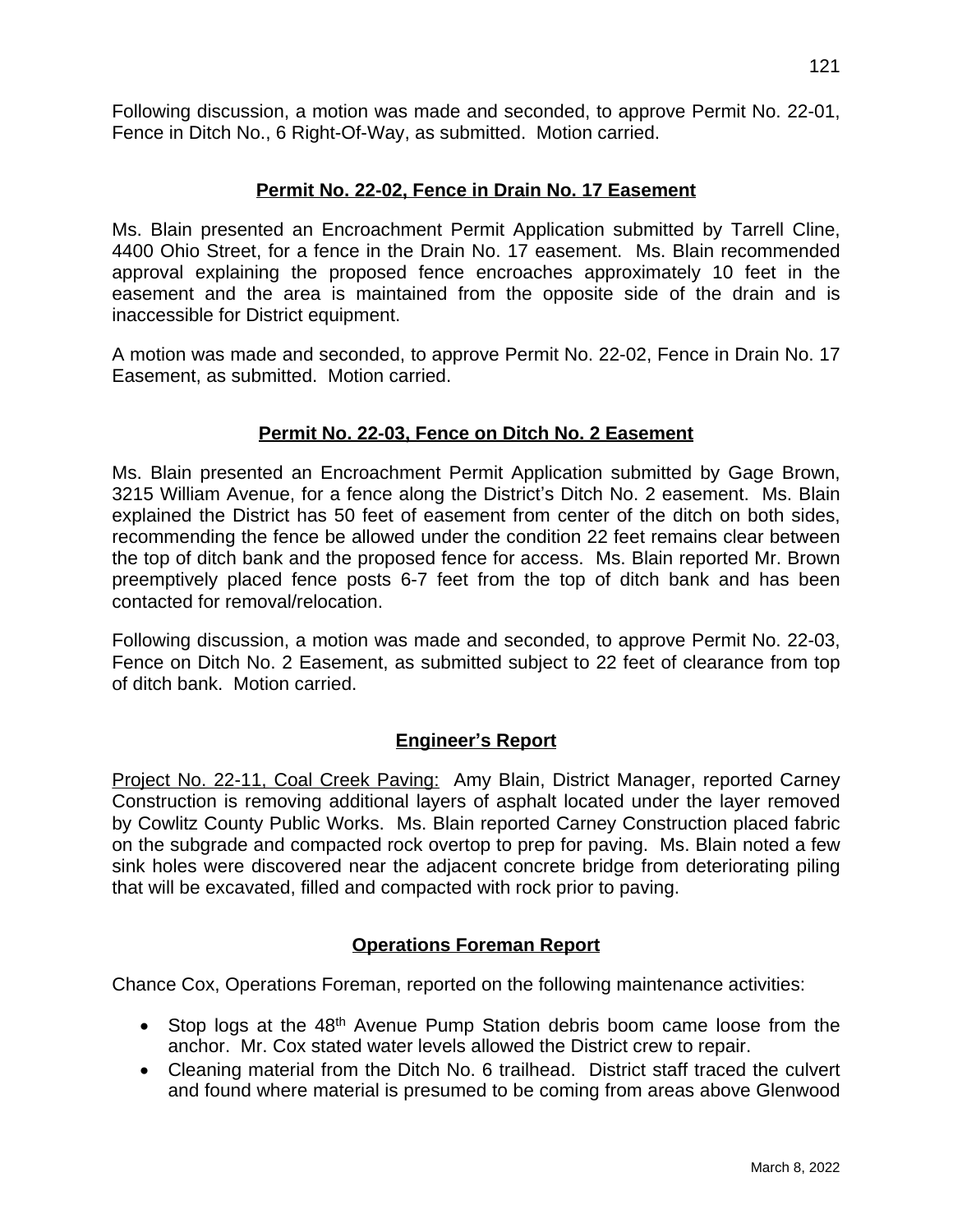and Lynn Place. Erosion control is being discussed to reduce the amount of material discharging.

Mowing with the zero-turn riding lawn mower along Memorial Park Drive.

Project No. 22-13, Excavator Purchase: Summit Machinery received the Link-Belt excavator and are fabricating attachments.

# **Attorney's Report**

New Contract with Lakeside Industries: Dave Spencer, Legal Counsel, reviewed and recommended approval of the contract with Lakeside Industries for Project No. 22-11, Coal Creek Paving.

A motion was made and seconded, to approve the contract between CDID No. 1 and Lakeside Industries as presented. Motion carried.

### **New Business**

Participation Agreement to Accept Mitigation Payments: Ms. Blain requested the District consider a participation agreement to accept mitigation payments in lieu of stormwater detention. Ms. Blain explained there have been several developers interested in purchasing stormwater detention beyond the available capacity, or in areas not eligible for regional detention, and stated mitigation payments could be a valuable option. Ms. Blain stated the mitigation payments would need to be evaluated on a caseby-case basis but could an opportunity to fund capacity and/or reliability improvements such as an automated raking system, generator capability, etc., as long as the District can accommodate the additional runoff. Ms. Blain reported a model for determining the fee for mitigation is still in discussion, noting regional detention calculations could be a gauge, and she's requested examples of how the City calculated fees in similar situations. The new proposed agreement is strictly information at this time and in draft form.

Stormwater Manual Update: The District recently updated the Stormwater Manual to standardize procedures for dealing with illicit discharge detection and elimination (IDDE), more specifically those who fail to act when notified multiple times of their responsibility to clean up illicit discharges. The updates establish a formal procedure for enforcement of IDDE violations with increasing urgency and diminishing deadlines. The policy is as follows, with standardized notices to document due diligence on behalf of the District and lack of compliance on behalf of the offending party:

- 1. Notice Letter
- 2. Notice and Order
- 3. Notice of Penalties
- 4. Enforcement of Penalties
- 5. Collection of Penalties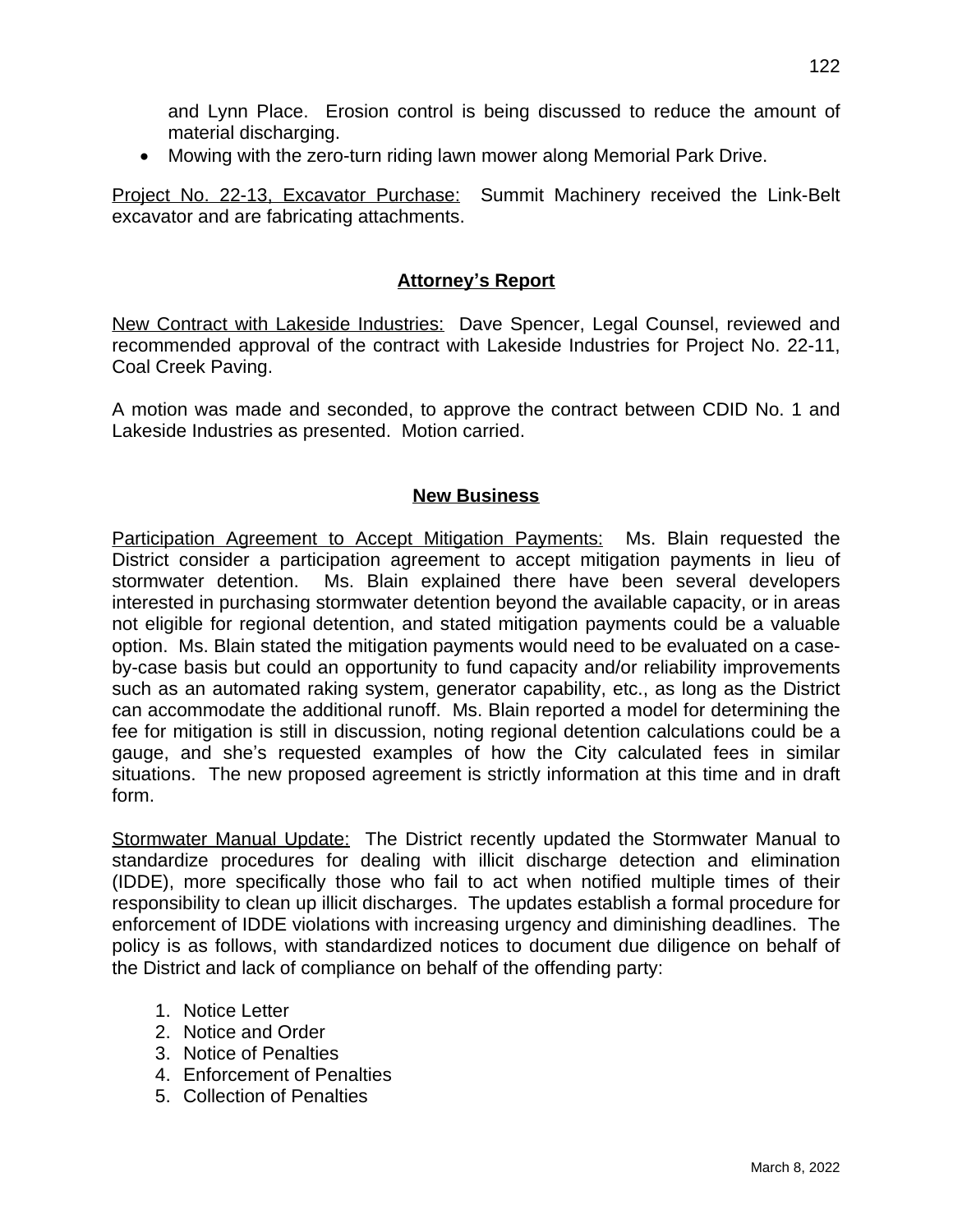Supervisor Kilmer suggested reiterating the date first notice was sent in the second notice. Ms. Blain stated the date can be added to the second notice, noting the Longview Police Department (LPD) has been helpful with Revised Code of Washington (RCW) and Longview Municipal Code (LMC) research along with delivering notices to repeat illicit discharge offenders. Supervisor Hallanger suggested noting other law enforcement agencies since the District boundary extends into Kelso and parts of Cowlitz County.

Following discussion, a motion was made and seconded, to approve changes to the District's Stormwater Manual as proposed, with the addition of referencing hazardous waste and editing the second notice to include the date of the first notice. Motion carried.

Advisory Committee Vacancy: Ms. Blain reported Tom Stalick resigned from the CDID No. 1 Advisory Committee. Ms. Blain stated Mr. Stalick was appointed to the Advisory Committee by the District and recommended appointing Mimi Falcon, Nippon Dynawave, to the vacant position.

A motion was made and seconded, to appoint Mimi Falcon, Nippon Dynawave, to the CDID No. 1 Advisory Committee. Motion carried.

Mask Mandate: Washington Governor Inslee recently announced in Washington, indoor masking requirements will be lifted as of 11:59 p.m. on March 12, 2022. The Board of Supervisors authorized the District Manager to open the District Office to the public effective March 14, 2022 and hold in-person Advisory Committee Meetings in accordance with current guidance from the Washington State Governor's Office.

# **Old Business**

CDID No. 1 Operator Applicants: Ms. Blain reported there 13 applicants applied by the February 28, 2022 deadline. Ms. Blain stated 4 applicants will be interviewed this week.

# **Board of Supervisors Report**

The Board of Supervisors had nothing new to report.

# **Approval of March 8, 2022 Claim Summary**

After review of District claims, a motion was made and seconded to approve and execute the March 8, 2022 Claim Summary submitted in the amount of \$34,665.55. Motion carried.

# **Approval of the February 2022 Board of Supervisors Time and Expenses**